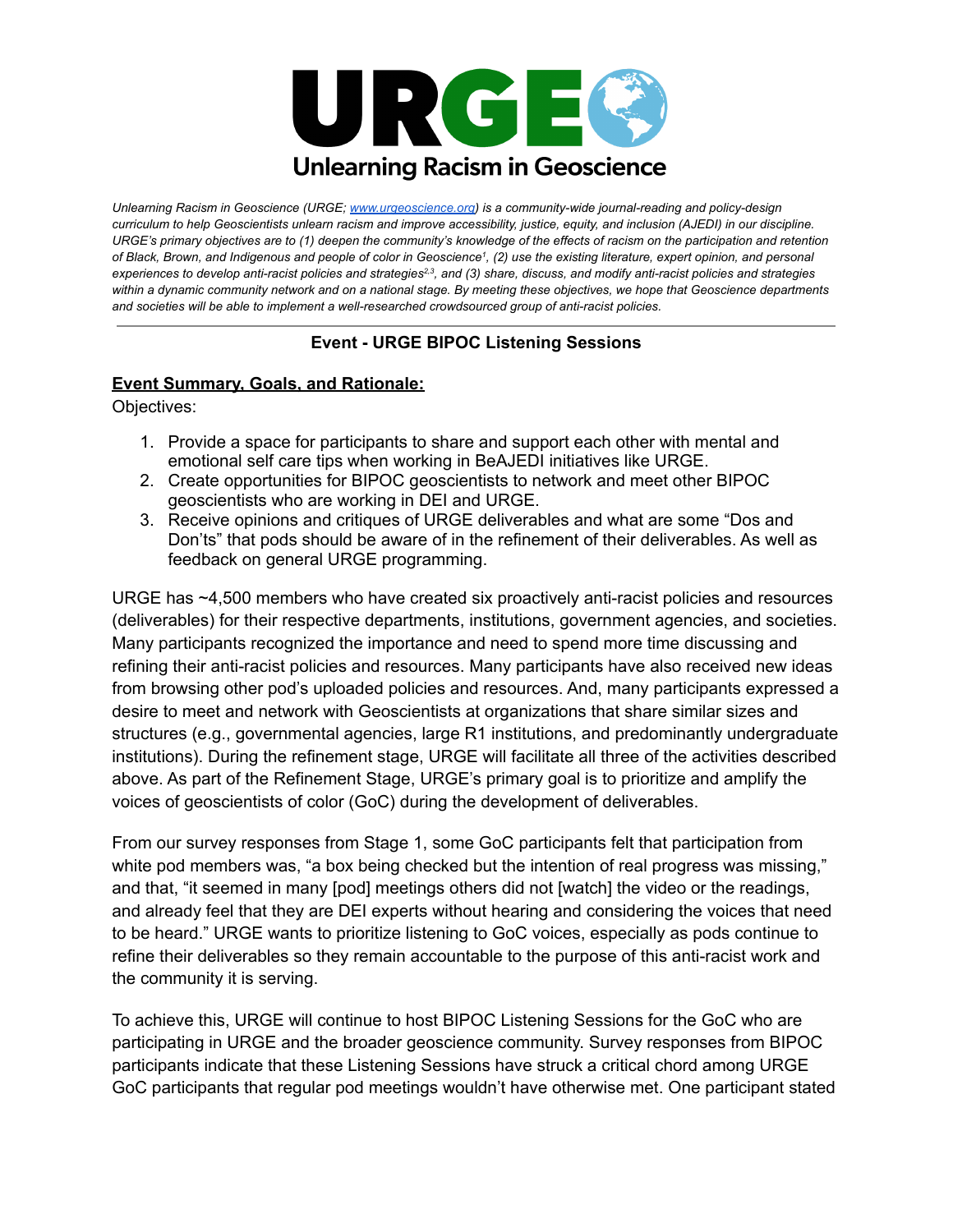

*Unlearning Racism in Geoscience (URGE; [www.urgeoscience.org](http://www.urgeoscience.org)) is a community-wide journal-reading and policy-design* curriculum to help Geoscientists unlearn racism and improve accessibility, justice, equity, and inclusion (AJEDI) in our discipline. URGE's primary objectives are to (1) deepen the community's knowledge of the effects of racism on the participation and retention of Black, Brown, and Indigenous and people of color in Geoscience<sup>1</sup>, (2) use the existing literature, expert opinion, and personal experiences to develop anti-racist policies and strategies<sup>2,3</sup>, and (3) share, discuss, and modify anti-racist policies and strategies within a dynamic community network and on a national stage. By meeting these objectives, we hope that Geoscience departments *and societies will be able to implement a well-researched crowdsourced group of anti-racist policies.*

## **Event - URGE BIPOC Listening Sessions**

that, "my pod was all white members with the exception of myself and 1 other BIPOC student [. . .] the BIPOC Listening Sessions was a way to share personal experiences in academia and to have complete, unbiased support."

The objectives for the BIPOC Listening Sessions are to: (1) provide a space for participants to share and support each other with mental and emotional self care tips when working in BeAJEDI initiatives like URGE; (2) create opportunities for GoC to network and meet other GoCs who are working in URGE and other DEI initiatives; and, (3) ask participants for their opinions and critiques of URGE deliverables, and what are some "Dos and Don'ts" that pods should be aware of in the refinement of their deliverables.

URGE will host 3 BIPOC Listening Sessions for the remainder of 2021 and through the AGU annual meeting. Each Listening Session will have a certain theme according to the deliverables that will be discussed in that session (i.e., one session specific to Safety Plans and Complaints and Reporting Policy). We will take this opportunity to have open discussions, guided by discussion questions, between GoC participants and URGE BIPOC leaders. Questions will be focused on check-ins with pod meetings/progress through the program and feedback on session deliverables, i.e. dos/donts for Safety Plans and Complaints and Reporting Policy.

Participants will be placed in one hour breakout sessions for discussion and an URGE host will provide timed warnings. The final fifteen minutes of the Listening Session will allow discussion groups to summarize their takeaways and/or share the next course of actions. Similarly, it will enable participants to finalize their notes that will eventually be made public.

At the end of each BIPOC Listening Session, URGE leaders will create different media of information (e.g. video, poster, etc.) that will be distributed to all pods and the URGE community so they are made aware of what GoC participants value, prioritize, and expect in the refinement of deliverables and future participation within their pods/organizations. We recognize and expect that there will be differing views, priorities, and needs identified, and that we will need to convey the full range in order to best achieve the goals of these sessions.

URGE will have a webpage on the URGE website (urgeoscience.org/bipoc) that is dedicated solely to our GoC participants. Here, GoC participants can access registration links to BIPOC Listening Sessions, information on past and future BIPOC Listening Sessions (summary notes,